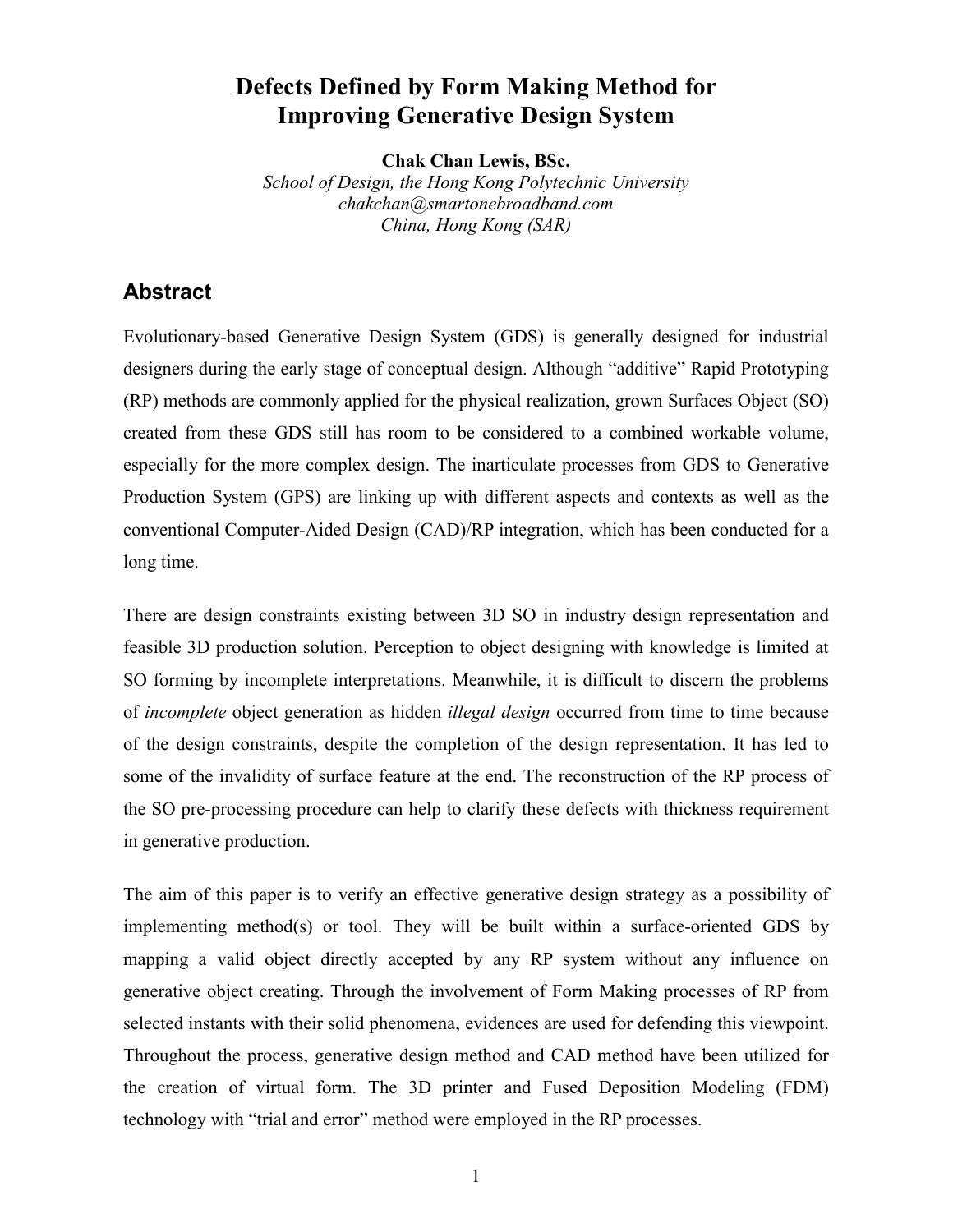Keywords: Generative Design System, Rapid Prototyping, Surface Object, Generative Design System, CAD (Computer-Aided Design), and Form Making

# **1. Introduction**

"Form Making" is originated from clay forming by hands in form design process. But creative human immersion is replaced here by automatic forming of the layer-by-layer RP material virtual object modeling. In manufacturing perspective, GPS like all "additive" RP system is a production system that material objects produced are through generative construction method and generative process planning. By means of GPS nowadays, form making can be physically realized.

Conventionally, industrial designers would create their designing through the application of surface modelers like 3D Studio Max, Rhinos, Pro/Designer by using surface modeling methods. Genetic evolution GDS intervention may change how industrial products are designed in a conceptual design process. The core of genetic evolution is the generative techniques, which are based on evolutionary programming to physical design through genotype encoding and genotype-phenotype mapping.

Encode Design Idea to Product or Idea-as-Product was defined by Soddu [1]. Motivated computing is beneficial for the design of physical as well as digital artifacts. The mapping result could not be just the predictable form or unpredictable form, but also the foundation of seamless object regardless of what the image *is* but how the thing came into being. To build the structure of a representation, a better understanding of what are defects to what represented will be required. These would reflect on the design constraints existing between 3D SO in industry design representation and feasible 3D production solution. Perception to object designing with knowledge is limited at SO forming and incomplete interpretations. Meanwhile, it is difficult to discern the problems of *incomplete* object generation as hidden *illegal design* occurred from time to time because of the design constraints, despite the completion of design representation has been built for design. It has led to some of the invalidity of surface feature at the end. Eventually, these defects may lead to an appropriate SO that cannot be represented in certain thickness under different contexts of the modeling system.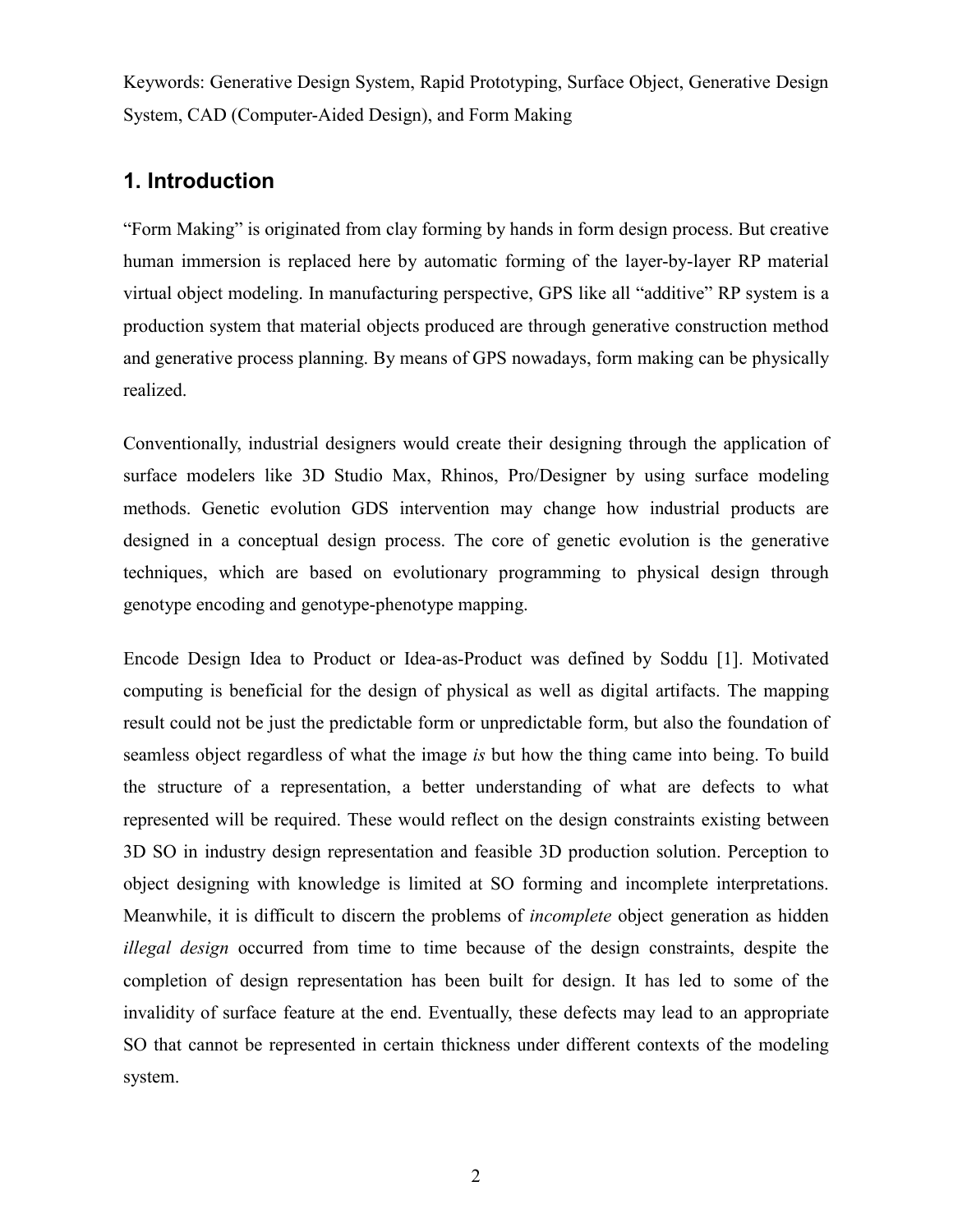## **1.1 Simple Conceptual Model**

Experimentation is not only utilized in natural science domain, but also can be applied in industry work with daily technology practice. On "Experimentation" application, Mascitelli [2] describes for 4 RP stages of form making functions for product design and development process. From his approach, the design process can be divided into 2 interactive design stages in term of 2 model types experimentation, including "Rough Models" and "Refined Model" of rapid prototyping model [3].



### **Fig. 1: Schematic diagram of an "Experimentation" illustrating relationship among GDS, 3D RP Model and GPS**

► Phenomena of a Feedback Process  $\rightarrow$  Observation of a Transforming Process

A triangular conceptual model with these three elements is developed schematically illustrated in Fig.1. The defects defined through RP form making are dependent and closely related to other two elements: GDS and GPS. SO from GDS becomes testable model through GPS process for creating the reflective physical object. SO with its defects can be verified through the reflection from initial GDS configuration. Generative constructions can amplify any move made on a single object to affect many others related objects [4]. GPS user/designer can directly respond not only to the defective object through GPS modification, but also to the whole GDS review and refinement due to the concrete feedback (Refer to Fig. 1).

The RP model being built in terms of physical representation as an instrument is applied for the experimentation process as both of GDS and GPS belong to the same "machine" foundation. By borrowing from Bacon's theories to nature world, the phenomenon had been taken from the concrete output of the artificial world. Sequentially, these observations from the machine world could state the evidences, then leads to the analyses and reasoning that can be used to provide a picture of a new set of a GDS.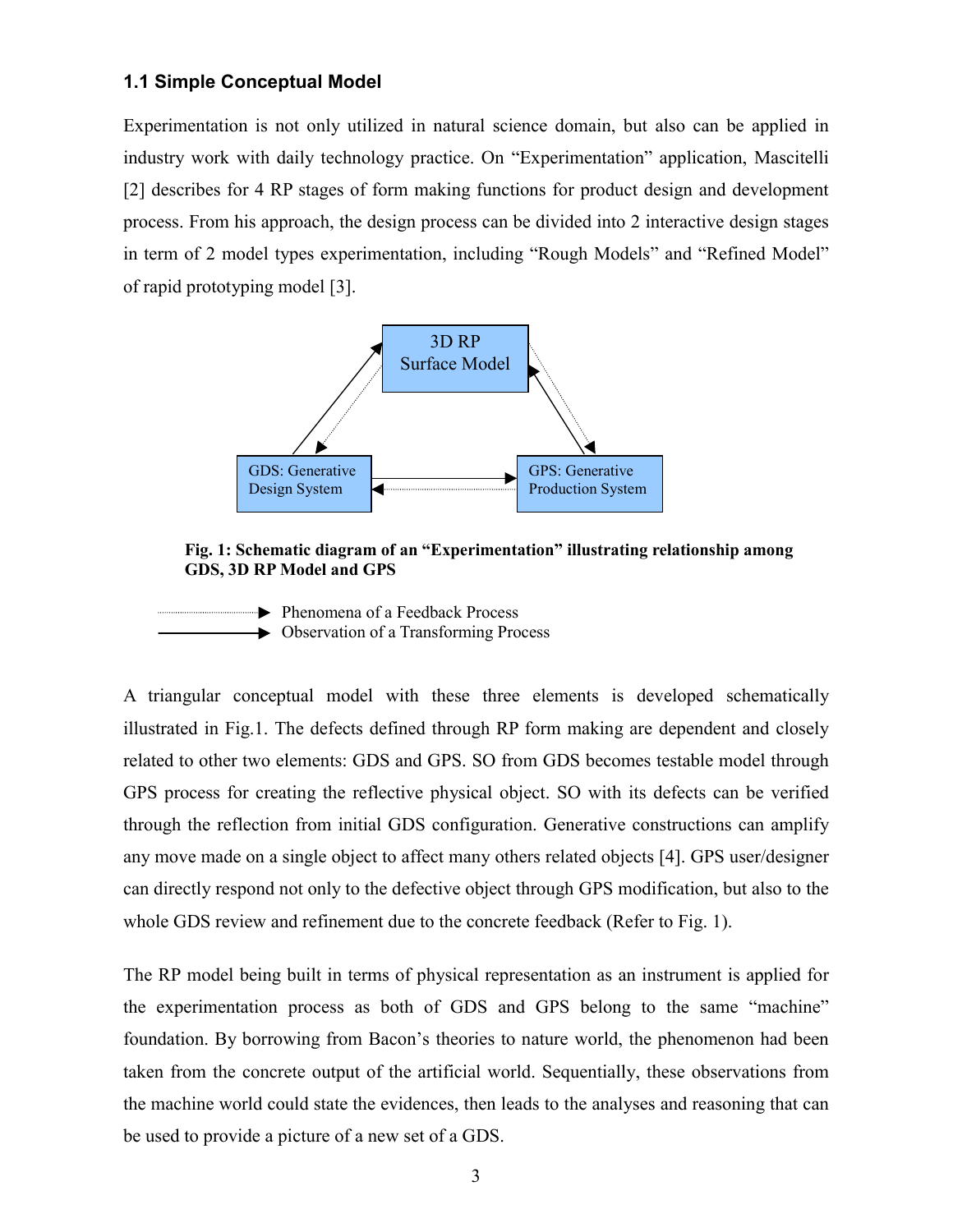In this paper, RP form making from a GPS is used to clarify existing defects generated by GDS through the CAD system, and an understanding of defects will develop with the compensation methods for improving SO. The experiment is repetitive with data is exactly derived from the distinctive result of the physical RP output. In section 2, SO defect is defined and RP form making as instrument is pointed out. Experimentation method is set in section 3. In section 4, RP realization processes are overviewed. In section 5, 4 form making paradigms as the cases of experimentation are investigated. Finally, findings and factors that influence GDS are concluded in section 6.

# **2. Surface Object Defects Define**

Defects define can be seen not only as flaw or errors, but also being undefined or ill-defined as deviations from levels of acceptance of a complete physical representation that could not be achieved. The deficiencies reflecting on an incomplete object realization through the emergence rendering of a design representation is virtually accepted. Any object discrepancy or any by-products formed from uncontrolled selection by an evolution process are also included in the defect catalogue.

In Webster dictionary, "Defect" is described under different explanations: flaw, vice, fault, foible, frailty; infirmity, weakness; deficiency, imperfection, shortcoming. One of the characteristics of defective SO generated from GDS is that they need to be compensated. It is not only a normal concern in any GDS, but also link to the CAD integration. This can be supported by virtual representation from surface modeling system with the SO generated from GDS, a similar setting within the computer graphic configuration for the design rendering.

#### **2.1 RP Form Making as an Instrument**

The "trial-and-error" attempts will involve the inarticulate and intricate process such as model conversion, repairing and pre-processing until the physical representation is formed. In doing so, the defects have created gaps along these processes. Although utilizing STL file, the main RP standard attempt will bypass these gaps. The triangulated model still carries these inherent deficiencies to the downstream RP processing process. There is still a lack of mechanisms that can be effectively translated to a structural solid object for a solid modeler upstream. Defective SO is hard to be converted to solid object through data conversion process, because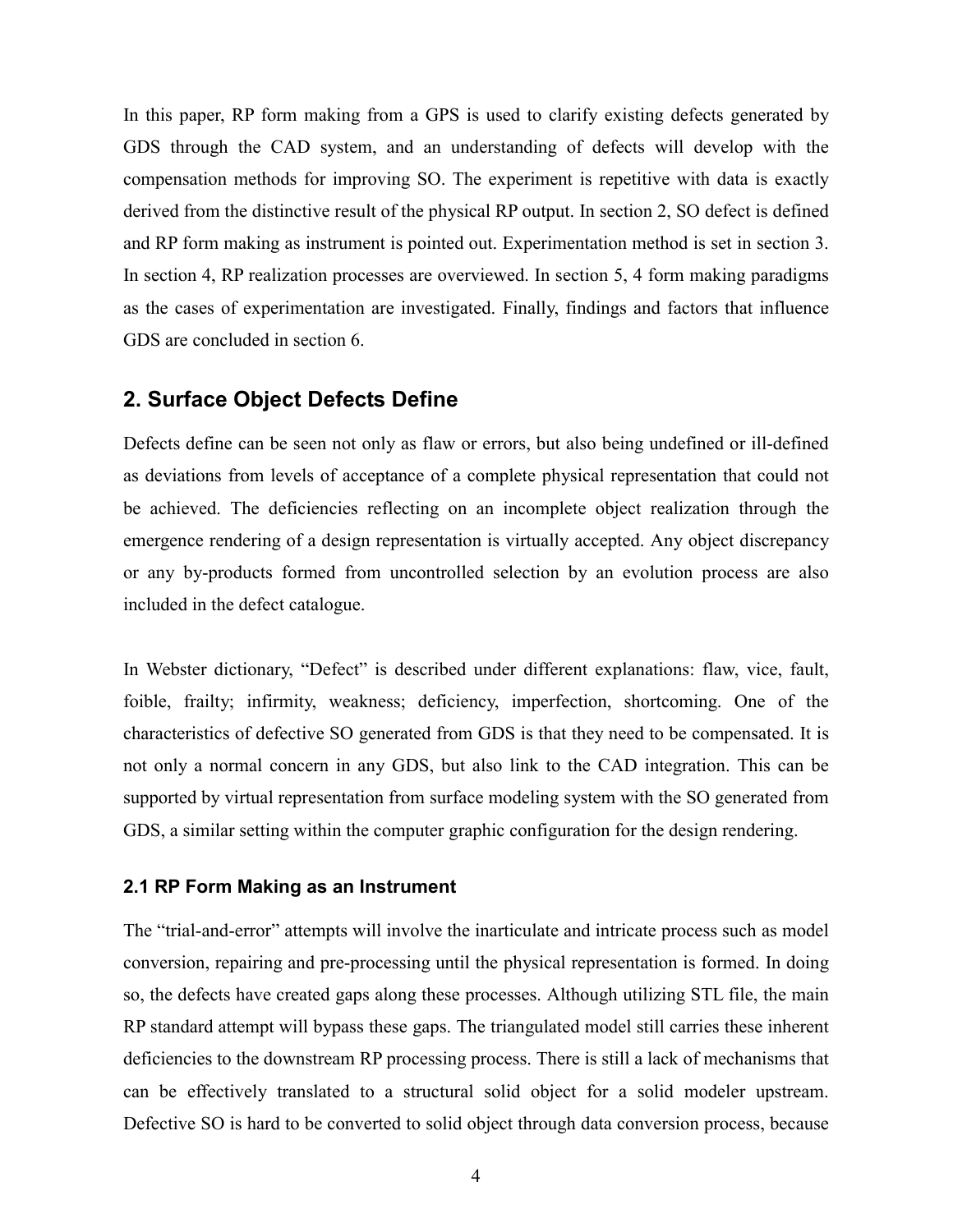the verification process is mainly focusing on geometry data safety and data accuracy transaction. On the other hand, GDS in the conceptual stage has some very usable tools, but have not been integrated or organized. Yet, there is no definite feature difference between "solid" slicing and "surface" slicing in RP pre-processing medium because boundary curve eventually will be produced on pre-processing platform for the machining process.

As a form of applied existing conceptual 3D-printer technology on the market, automatic preprocessing process is thought to be the direct method to correct these "particular" defects. These ineffectively compensation tasks cannot solve the problem because of their inarticulate processes and hidden defects shown in Experiment 1. Thus, due to negligence of partial representation [5] and incomplete-interpretation, or even a perfect STL model, there still be problem of open sliced curves in a RP pre-processing system. These GDS objects with the constructed layer segment defects always be shown during experimentation against the axiom of typical solid pre-processing slicing in RP realization process (for any closed surface, there can be one and only continuous chain of triangular facets per slice plane):

1) the cross-sectional contours are unclosed;

2) the cross-sectional contours do intersect each other, and

3) cross-sectional curves of some layers are missing

(Refer to section 5.1: Experiment1)

Therefore, the RP form making is adopted as an instrument to measure the defects of SO generated from RP realization process.

# **3. Experimentation**

The three elements of Phenomena, Observation and Experimentation would occur during the RP form making process in these projects. They are derived through an inductive approach from Bacon's inspiration and thinking in the natural sciences.

Francis Bacon (1561-1626), is the philosopher who formulated a clear theory of the inductive procedure to make experiments and to draw general conclusions from them, which could be tested in further experiments in order to understand the meaning and significance of things rather than predication and control. [6]

The appearance of object defects can only be confirmed as procedural errors or corresponded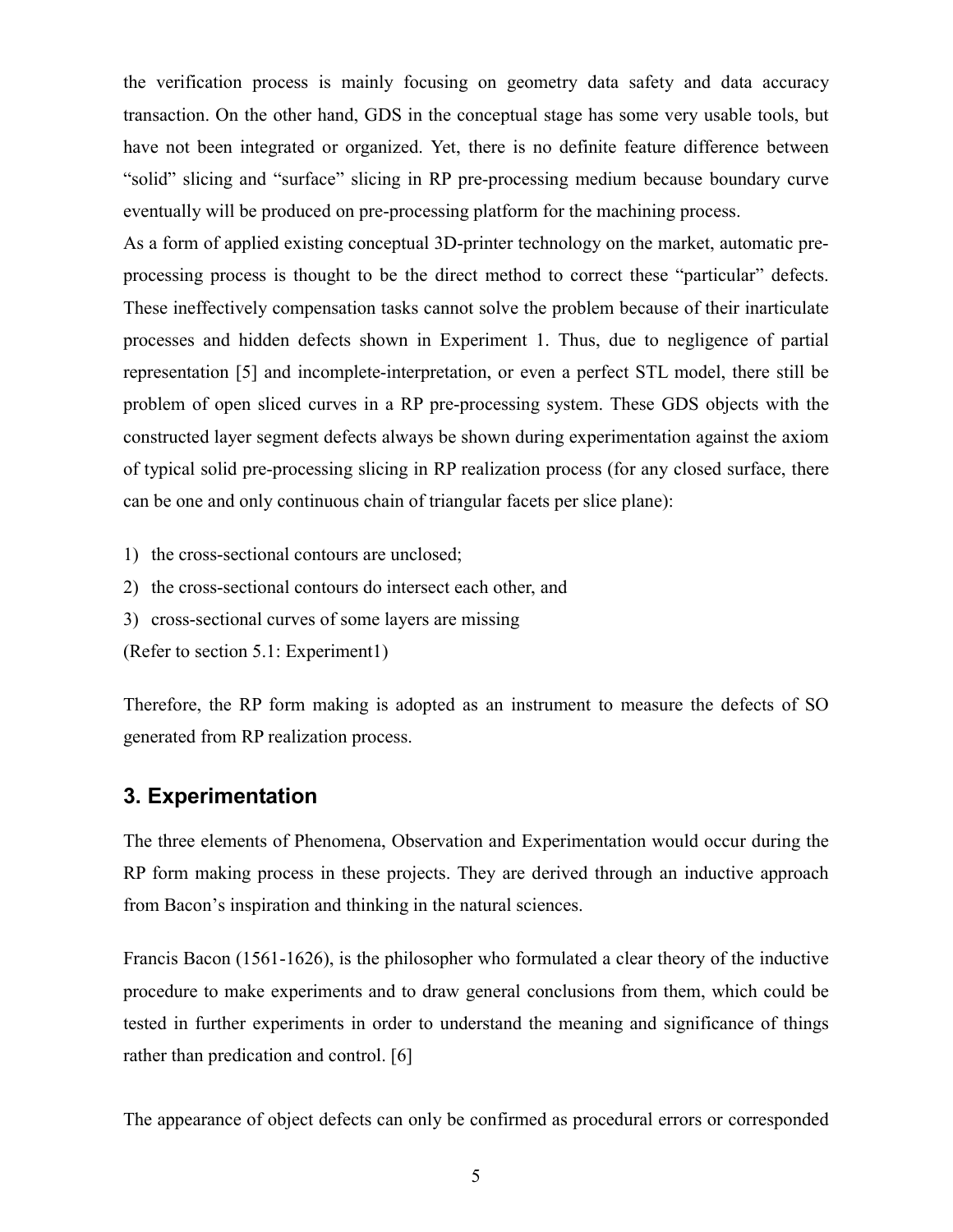with their shortcomings within the program framework, thus exercising the logical rules within the limit of the pre-set/defined computer environment. However, virtual object, at least most of which created from some of the existing artificial environment of computer system, must be examined for real world design as utilization. The design of an artificial life does need to select some of the rules acting in accordance with nature. In fact, the application methods are filtering useful ingredients in the real world usage of an artificial system.

If genetic evolutionary technology being seen as part of applied sciences for the development of any artificial intelligence system, then natural property and characteristic elements identified from nature applied in the artificial space followed by a variety of virtual object creations can be easily investigated by adopting Bacon science. If compared with the statistical methods, RP hardware is costly. Its mechanical limitations to object amount and object size; typical paradigm selection is inevitable for an inductive method. Contrasting with the deductive method, the utilization of the inductive method started with a series of observations of physical output from the GDS (like ad ho experiment). But it does not aim to find the defects. Nor does it make the powerful statements about how works (laws and theories) operate. The experiment progress is initially to test series of generative STL SO that come from a GDS, in the GPS RP realization.

## **3.1 Phenomena, Observation from RP Output(s)**

We all know our physical senses have their limitations that it is only a small portion of the electromagnetic spectrum of perception. First, all the facts connected with the natural phenomenon under investigation must be identified and placed in their proper logical order. Second, these facts (RP outputs) must be analyzed for the purpose of discovering the causal connections between certain "antecedents" and "consequent" which appear in "invariable sequences". [7]

Through phenomena to observation, our experimentation leads to a design test and evaluation for the next observation. Then phenomena generated by the output of the last experiment will support the case for the next observation and experiment. As the "Record Output" come out from different stage of the experimentation, evidences can be found. As more outputs and evidences accumulate for evaluation, factors can then be identified to have the greatest potential influence to the problems at the end.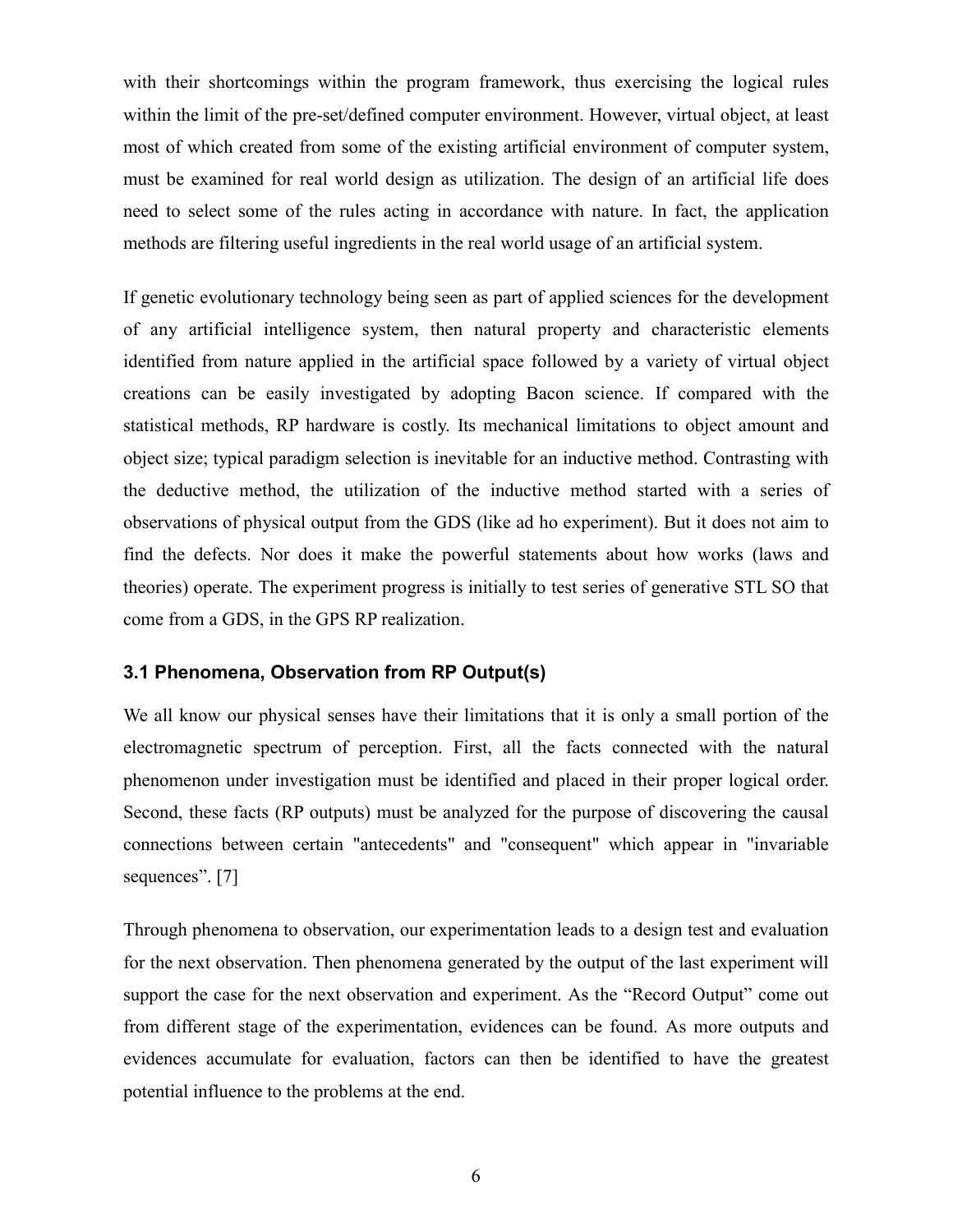

## **3.2 Design of Experiment**

In the beginning, experimentation is done by observation of the phenomena under no selective and controlled conditions until more information and knowledge are built. Then a designed experiment is tested in which purposeful changes can be located, based on the trials relationships of unconscious to conscious process and on the relationship among GPS, GDS and RP form making as shown in Fig. 1. An experiment observed as a test is made to the input of a process or system so that the changes in the output response can be observed and identified. The objective experiment is to get the response after the feedback from the RP instrument tools (Refer to Fig. 1). The procedure as "invariable sequences" is fixed as the RP form making instrument is selected. "Output Records" building the maximum amount of information about the effect of input on the output response will be collected. As the evaluation of observation, a normal SO is generated again from a CAD system as well as a means of compensation to STL SO by the STL repair software.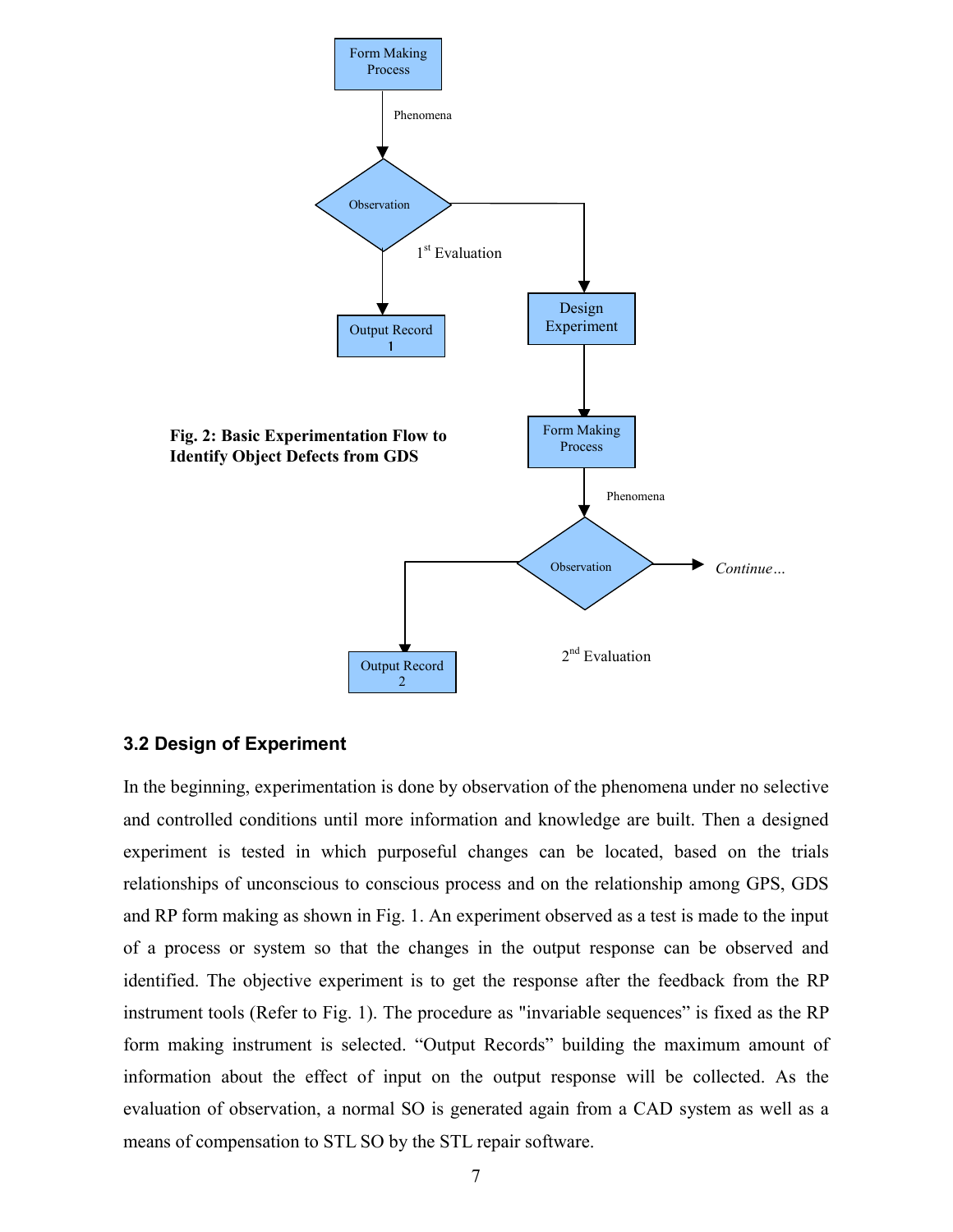# **4. Overview of the RP Processes**

RP realization processes involves several processes including model conversion in different modeling software, STL model repairing and the main RP pre-processing process in various RP system until the instruction file is created for RP machining process, which is localized and shown in (Fig. 3). All SO generated from GDS needs to go through all the processes of RP realization as described in this section.



**Fig. 3: 3D Surface Model to RP Realization**

# **4.1 STL (Stereolithography) Format**

STL format is the neutral data form of 3D-model triangulation either in the binary or ASCII form, which contains vectors, normal, and points defining the triangulation of the object surfaces. The facets describe and approximate the original CAD model. The degree of approximation relies on the size of the facets and total number of facets for the model. Typically CAD and RP conversions generally go one way only, with no feedback loop to allow integrating changes made in the STL model back into the CAD data set.

**Note 1:** FDM pre-processing system is "QuickSlices" under NT operating system. During the pre-processing process, a proper orientation of STL model is necessary to ascertain. A number of process parameters are selected and then the STL model is sliced into thin cross-sections at a proper resolution. Each slice layer must contain closed curve. Supports are then created if required, and sliced automatically. The sliced model and support are then converted into an SML file, which contains actual instruction code for the FDM machine tip to follow the specific tool paths, called "road" to create each cross-section.

The 3D printer as a realization tool under the NT operating environment is used for the experimentation. The STL model can be directly read by the processor and then transferred to machining codes after automatic preprocessing process. This 3D-printer system operates in a virtual platform for the STL object with its orientation set.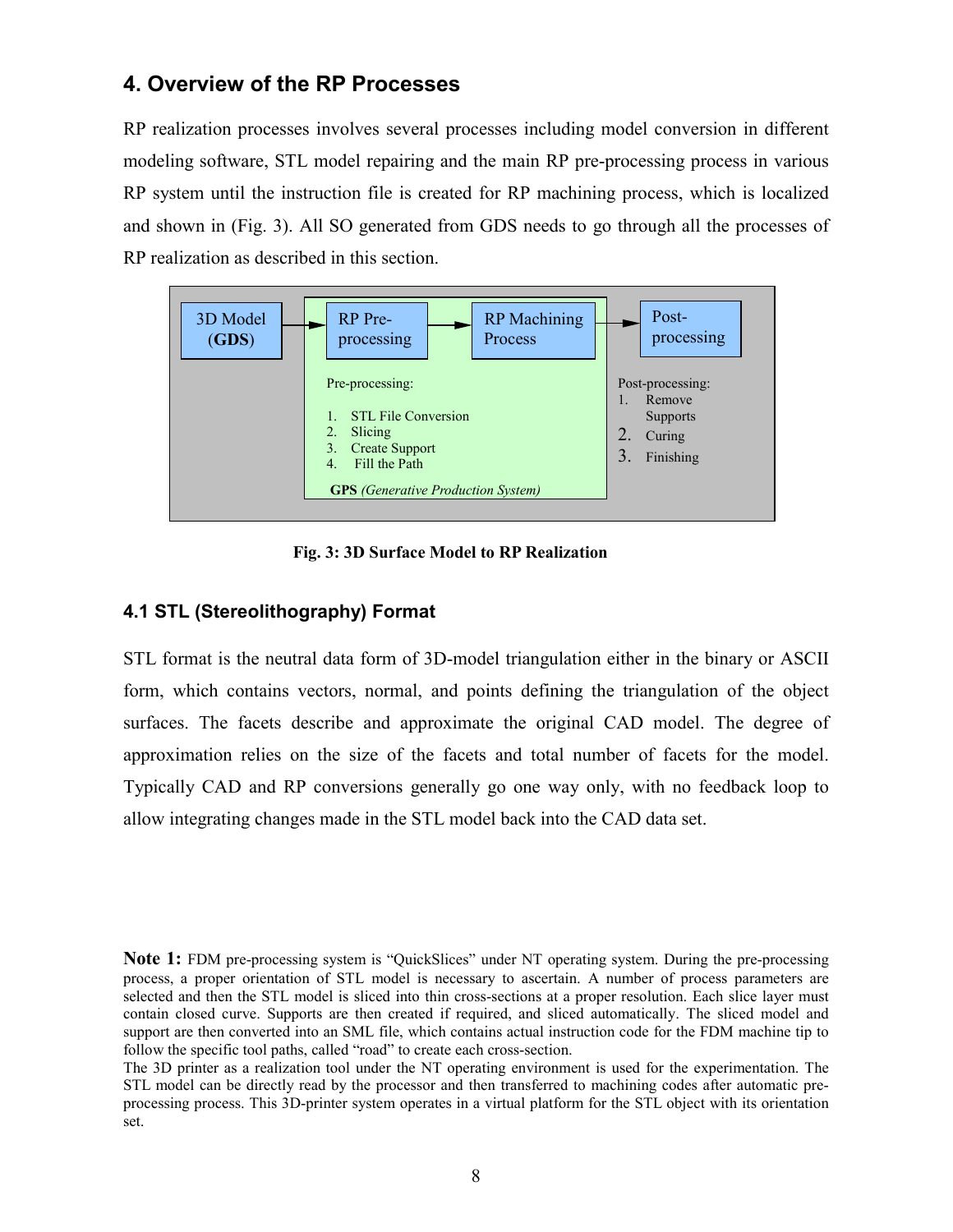## **4.2 RP Pre-processing Process**

This is the main RP processing activity, and normally there are several processes after the STL model is imported from other CAD system. This activity includes the selection of proper orientation, creation of supports and slicing, and other generation of filling in with the parameters corresponding to varying RP technology in order to prepare a proper machining code for the RP machine controller.

The FDM pre-processing is a programming sequence from slicing, creating supports to creating road in "QuickSlices".

*a. Orientation setting* is the first important step to individually establish the virtual processing model for the pre-processing processes. It is like a mirror reflecting on the quality of output.

The change of STL model orientation in the virtual working platform has determined two distinctive results of discrepant finishing, rough and fine, which can be used to distinguish and build up direction. Normally, the rough side is contacted with the supports or at the bottom.

Generally, the object is rotated according to X, Y, Z axle respectively in an expected angle every time after each *Slice Process* simulation until the orientation of the object loses the contour layer is minimum.

*b. Slicing* is the process to decompose STL 3D object to 2D contour curve for the 2D machining process. Layers can organize sets of objects, and blocks or groups can create new composite objects, making it possible to manipulate them as single ones [4]. Previously, interface based on Constructive Solid Geometry (CSG) has been brought up and developed. Based on evaluation of sliced primitives rather than 3-D primitives, CSG tree is sliced individually, generating a slice for each primitive. The contour of the part in a given slice plane is a collection of continuous curves [8].

The task of slicing for RP is beyond the abilities of the sectioning function implement within CAD system.

The problems are [9]: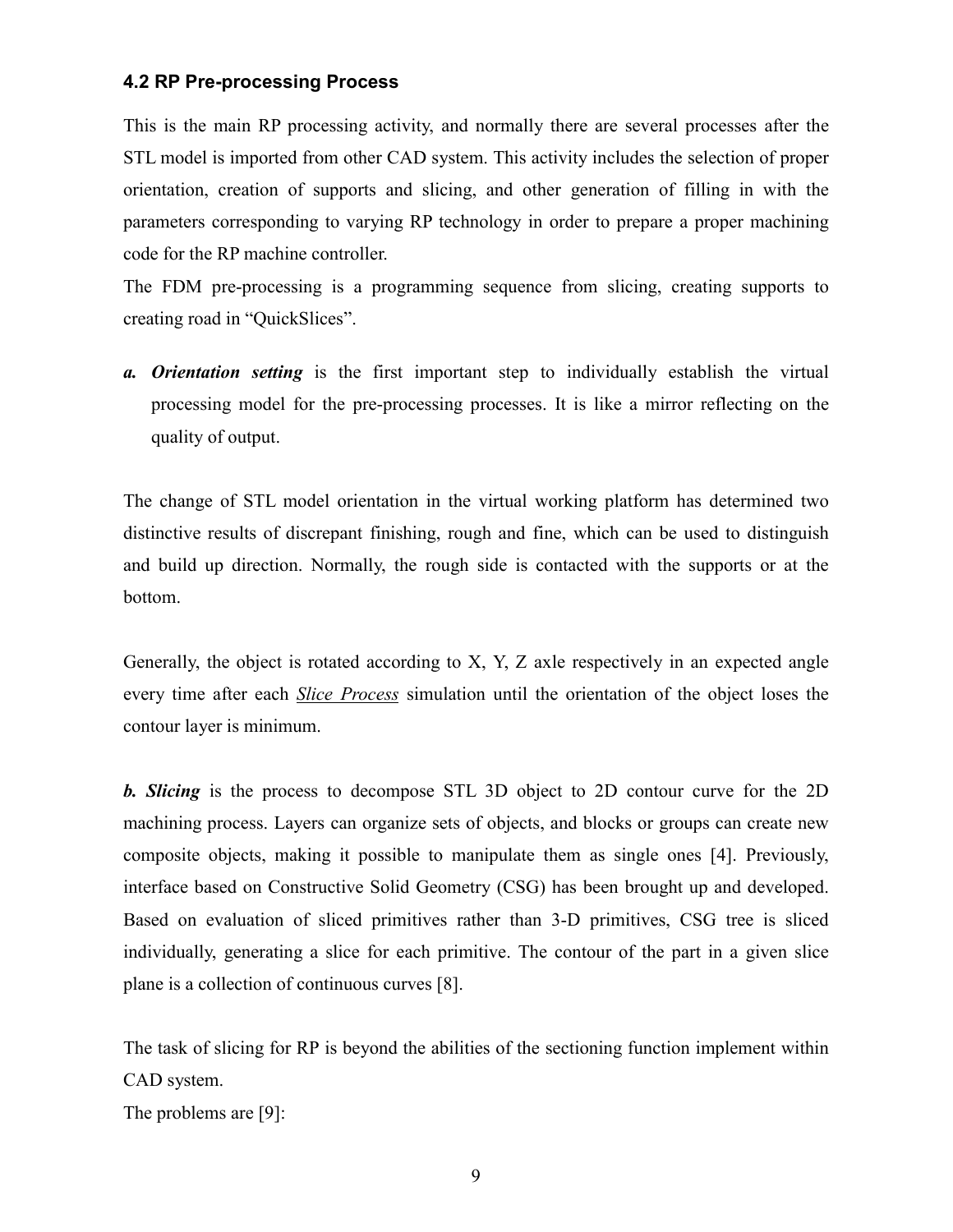- a) The sectioning functions are mostly available for solid model, not for surface model.
- b) The resulting sections are often for the purpose of visual effect, such as shading and displaying. The section contours are not in good resolution.
- c) System is unable to handle the case of tangential intersections, which are important for RP processes.

On the other hand, "Adaptive Slicing" is the more advanced slicing method commonly being searched for all-around RP machine development. This is why the adaptive process is better than the normal constant in preprocessing and in reducing layer error problem. At the same time, constant slicing assumed by most RP control software is a straight slicing method from the strategic RP system design point of view for the efficient process planning of product realization for different type of RP system.

By empirical technique of problem solving and comprehension is to fulfil the design requirement to comfort the quality of design object. It is also to balance cost from the extra support and to ensure this orientation fits the next step without collapsing. Layer thickness can be determined that meet accuracy and build time requirements, as well as surface finish [10].

- *c. Create Supports*: Same material but in different density is created in order to support and hold the part firmly during the bottom-up fabrication process.
- *d. Create Road*: Create paths of the fiber fabrication in the space of being enclosed in the slice contour.

## **4.3 RP Machining Process**

The process includes the RP machine movement with the material fabrication process corresponding to the defined filling path of RP pre-processing process. This may vary in different RP technology.

### **4.4 Post-processing Process**

The process includes some final processes such as removing supports, postcuring for (SLA),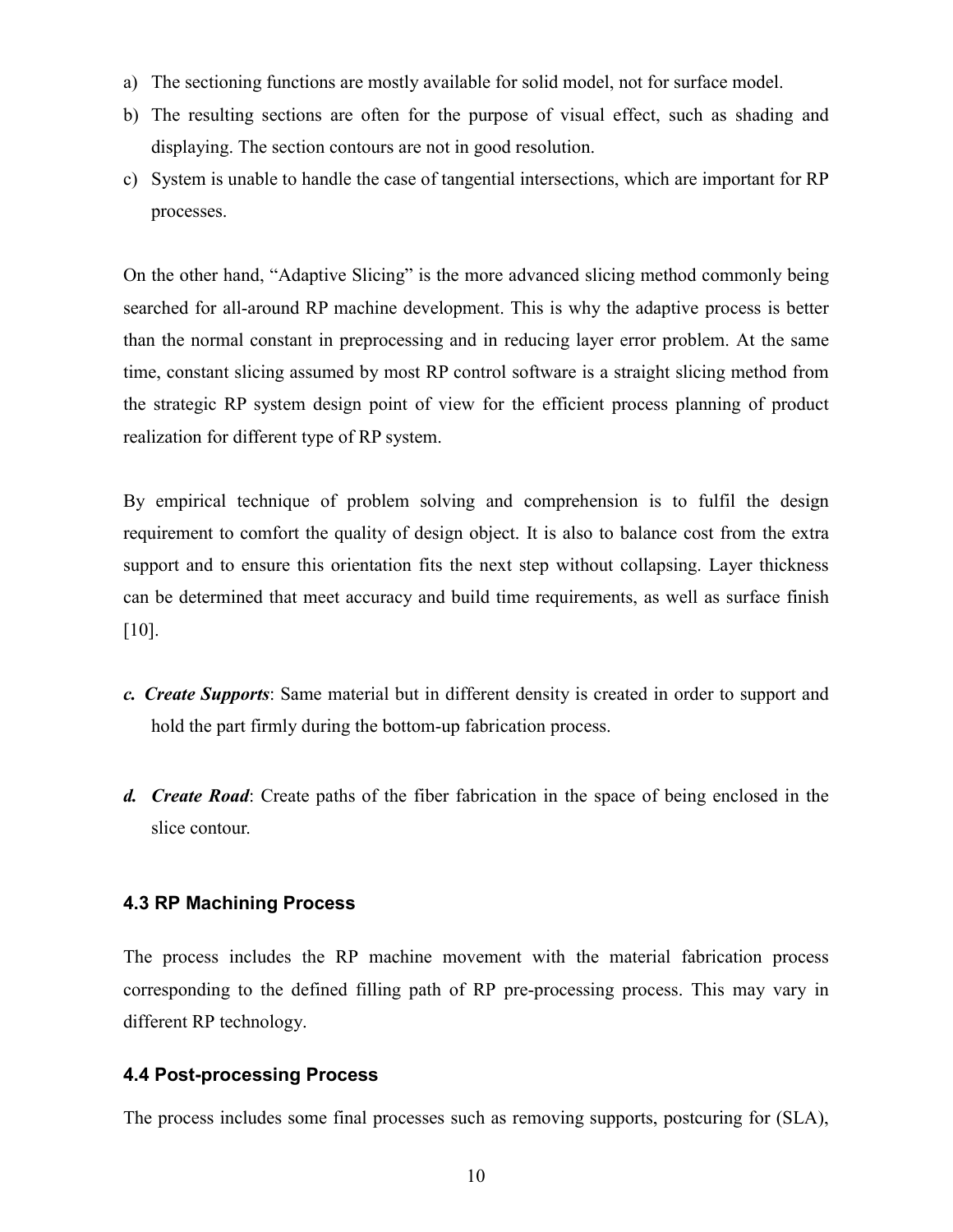and finishing.

# **5. Paradigms of the Experimentation**

## **5.1.1 GDS Paradigm**

The trivial, intricate surface object was generated by artificial intelligent through geneticevolutionary process. The final surface was evolved under the control of genetic algorithm and later to be selected by designer.



(GA Program Designed by Manit Rastogi, Made by Tong Kwok-hong and Chan Chak Lewis) **Photo. 1: Genetic-Evolutionary GDS Object**

## **5.1.2 Phenomenon**

Some deficiency properties of the STL object being sliced on the FDM pre-processing environment is shown as below: Some curves are cross. The continuous curve profile is maintained as shifting down to the next layer and some layer curves are missing. Some missing layers are substituted by copy curves from the neighbor layer practically. Surprisingly, the whole SO was a closed object as checked in a CAD system. This generative design SO is built as a well-defined surface by GDS before converted to the STL format. Although some of the extreme sharp parts and ambiguous corners are missing, this SO is nearly realized by the FDM RP system. Meanwhile, this GDS model was completely failure when make by the 3D printer, as the unrecognized wax structure was formed.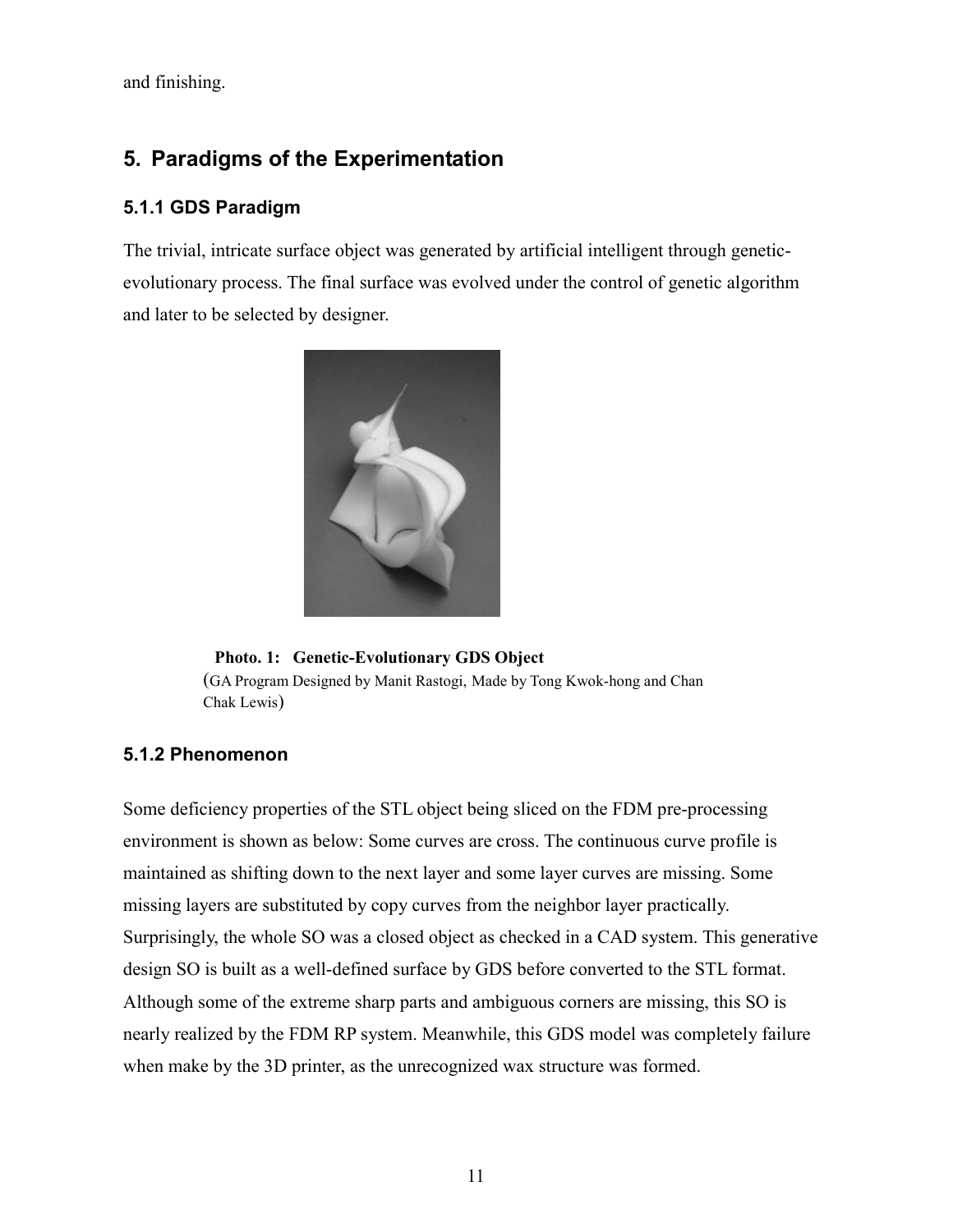

**Photo. 2 This curve is cross Photo. 3 Some curves in some layers are missing**

This object can be seen as perfect GDS object and adopted as paradigm guide for the next three experiments. After this experiment, we thought that complex design can be created by artificial intelligent method like GDS. It may also appear commonly in conventional CAD modeling method or other reverse engineering method. Most industrial designer uses the surface modeling method like Rhinos, 3D Studio max. So the selected CAD object is used to show the possibility of compensation to SO through the RP pre-processing process to limit the amount of the generative models that we can use.

## **5.2 Experiment 2: Simple Freeform Object**

## **5.2.1 Phenomena and Observation**

Pre-processing process would be stopped after SO is sliced in a FDM pre-processor because the contour layer curves is open. A close block instead of surface object is created if this object of each corner is stitched by the repairing functions of "Magics".

The design representation could be re-built from the layer level to redefine a new path of the contour curve with the constant width that will be filled by the ABS (material) fiber pattern. To offset the curves to close them for the simple freeform SO layer-by-layer, curve edit functions of pre-processing can be used. The details of the layer curve rebuilding are referred to Experiment 3: one sliced complex SO are depicted by the curves processing steps from photo 8 to photo 10.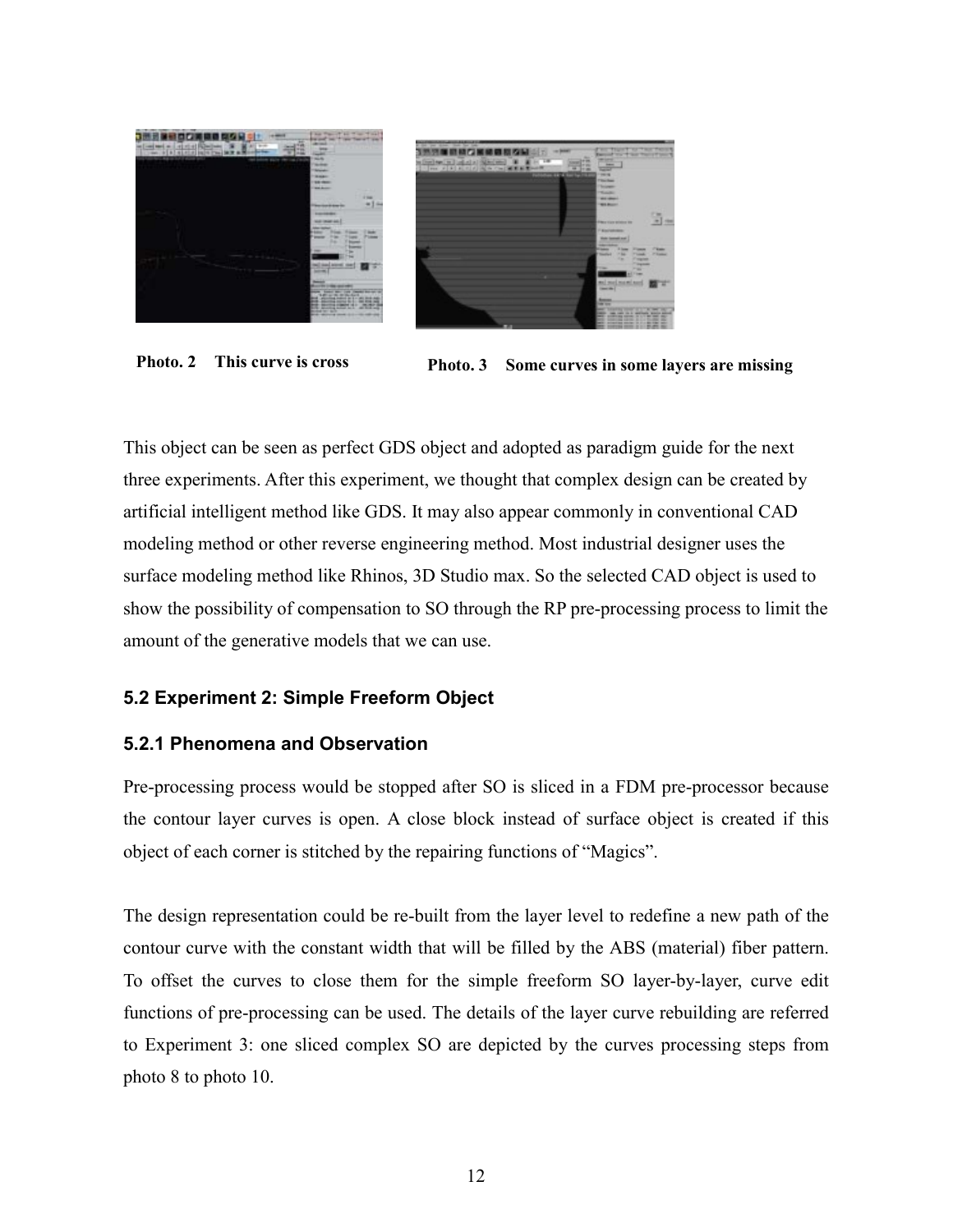

**Photo. 4: Surface Object Rendering in Rhino1.1**



**Photo. 5: Surface Object** (Made by Chan chak Lewis and Tong Kwok-hong, Material: ABS)



**Photo. 6: Fabrication pattern creates a cloth fiber figure**

# **5.2.2 Evaluation**

Edit for the curve reconstruction by FDM pre-processing method is the well-defined compensation. But curves edit function can take effect on the straight or simpler object. Can this approach also be adapted for a more complex SO?

# **5.3 Experiment 3: Complex Freeform Object**

A more complex freeform SO has been separately taken from three different redefine methods: direct GPS layer modification, original model modification, STL object compensation by STL repair tool. Besides, there are three RP objects created in this case, two by 3D printer and one by the FDM method.

A complex and ambiguous design has been selected for the experiment. The shape of the SO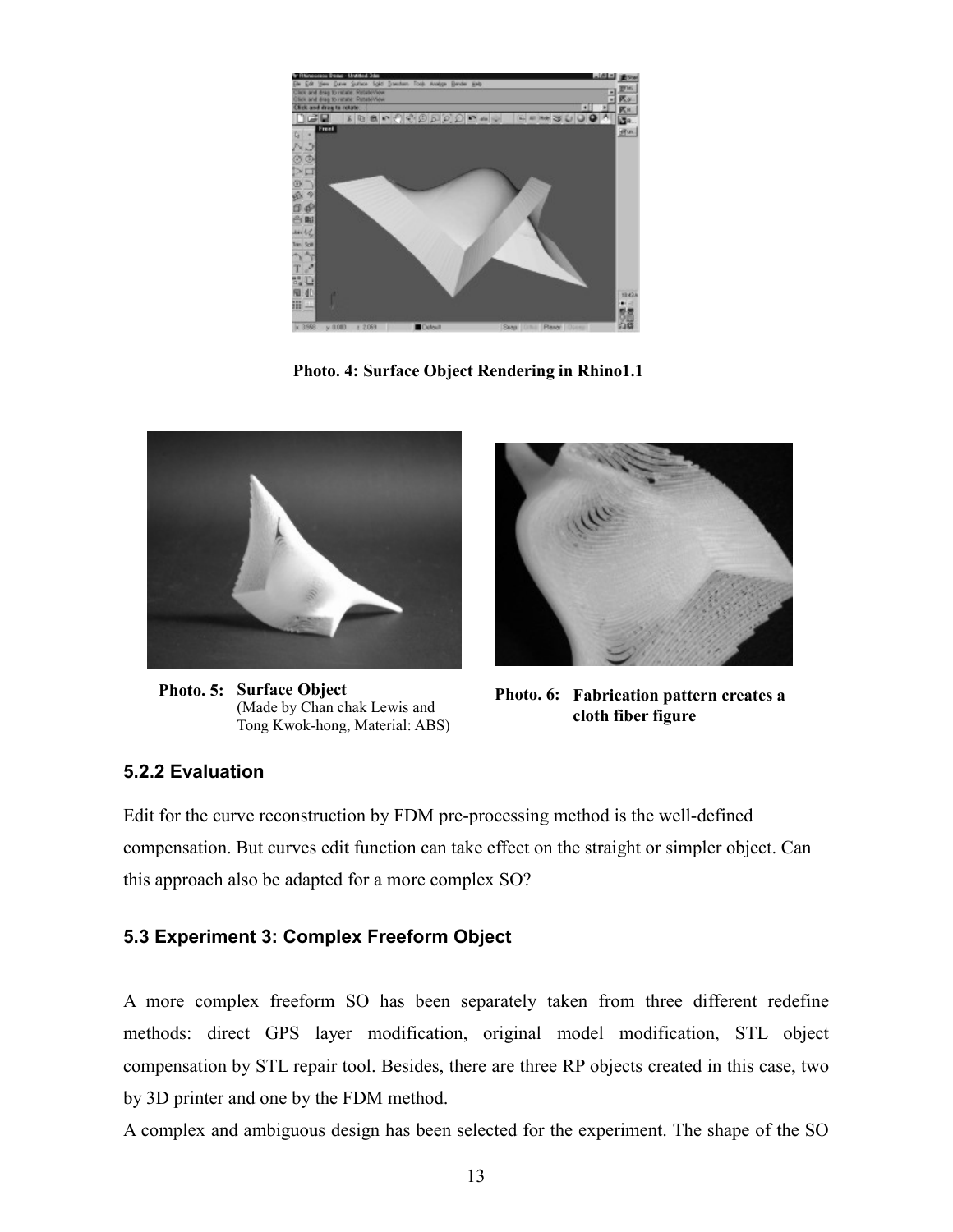is complex, as it is made up by 10 individual rolling, crumpling look ribbon. The SO is constructed in an active, freely expressive manner that their shapes are difficult to describe in any viewpoint.

## **5.3.1 Phenomena**

*Object A*: After being sliced in "QuickSlices" (FDM processor) with the object oriented vertically, some bright open curve layers appear as in Photo.8.



**Photo. 7: Zebra crossing as result of some "Part" fibers is accidentally replaced by "Supports" fibers**

(Made by Chan Chak Lewis and Tong Kwok-hong)

Each of the closed contour curves is offset to a distance. Later, these curves are closed to path. Some "Part" fibers were accidentally replaced by the green (in dark) "Supports" fibers in these layers during "Road Creation" process, as in above Photo.7.

**Note 2**: An architecture student is estimated utilizing "NURBS" surface modeling technique to wrap up a semiclosed surface object.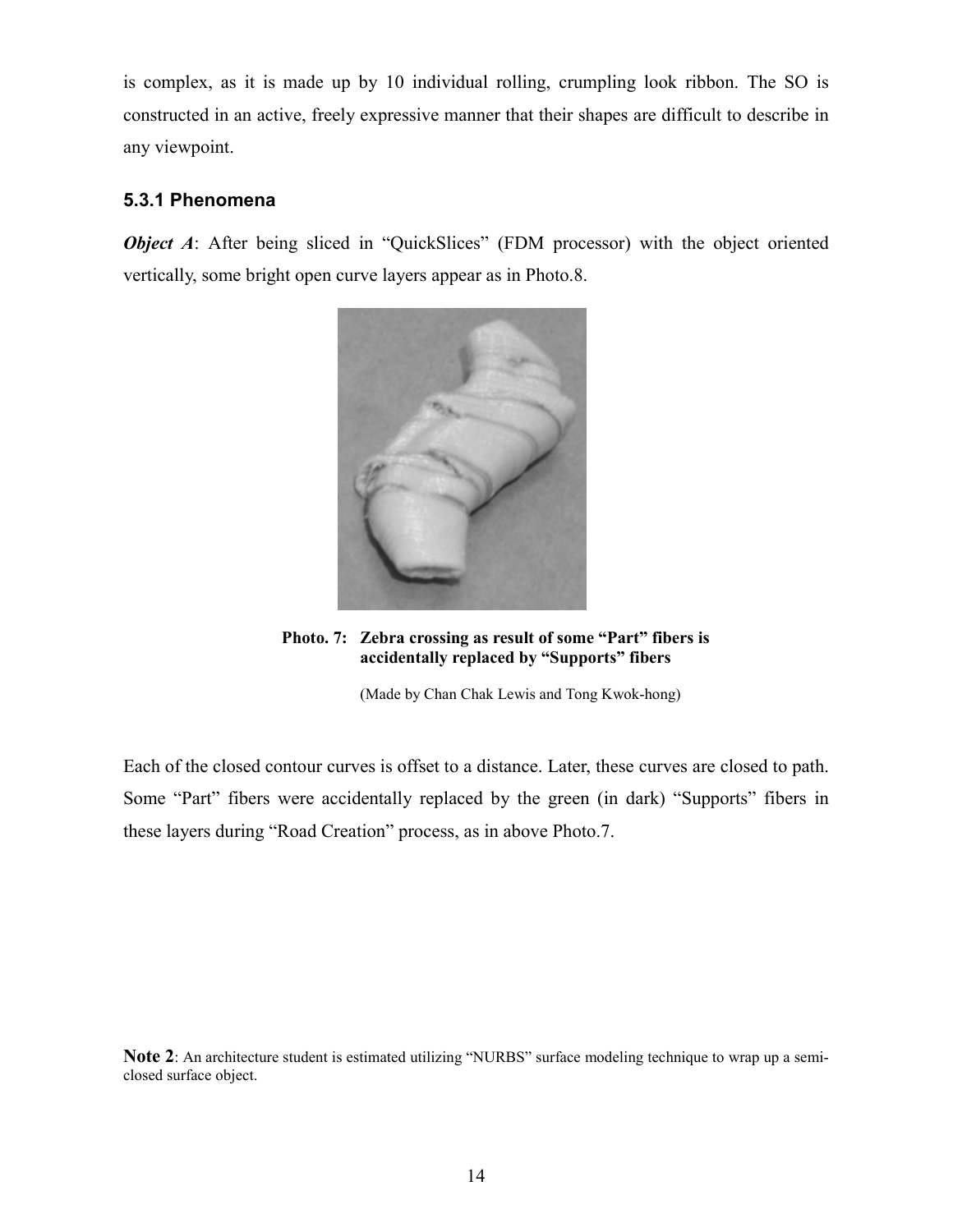

**Experiment 3: Object A Thickened by Advanced Curve Modification in Pre-processing Process**

*Object B*: This RP object is created directly by a 3D printer. All the holes are filled up with the wax. Absolute solid type is built after the automatic process because of the SO defective and undefined thickness.



**Fig. 12: Object B --3D Solid Object** (Made by Chan Chak Lewis, Material: Wax)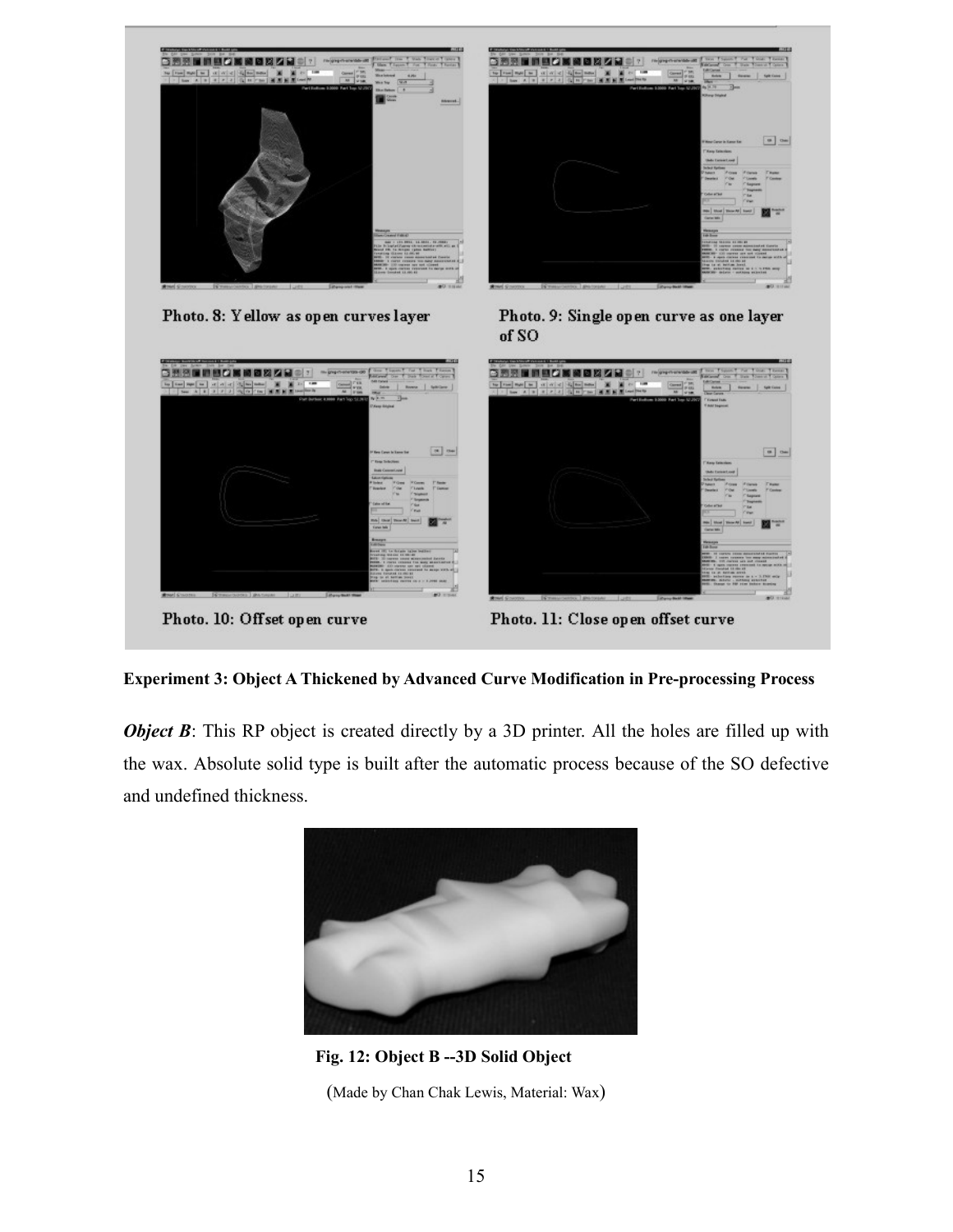*Object C*: The RP object is offset by designer's modeling techniques in a modeler. It is produced from a 3D printer. The object is created after automatic repairing in "Magics". Additional solid feature to be added to the surface object is able to solve the problem of correct filling.



**Fig. 13:** *Object C* **--Thickening Surface Object** (Made by Chan Chak Lewis, Material: Wax)

# **5.3.2 Observation**

Direct well-defined pre-processing compensation recreates closed contour boundary with the physical material. It follows the "Road" path of this RP machine configuration to create a surface after the width of surface is defined exactly as the single fabric width.

Object B is created directly by 3D printer with no compensation processing as the thickness is redefined before STL format conversion. The whole object being filled-up as solid representation is greatly differentiated from wrinkle "ribbon" surface as original virtual design represented because the undefined freeform and ambiguous surfaces are unable to be recognized by the 3D printer.

Having created Object B, the author wants to compare the discrepancy of the thickening function between model offset function in a CAD system and pre-processing compensation to the complex SO. Object C is created in a good quality surface. The physical thickness has completely met designer's requirement.

**Note 3**: When the STL Object B of experiment 3 is imported in "Magics" and automatic repaired by subparameter " Filled the hole", a message appears as " Not all holes could be filled".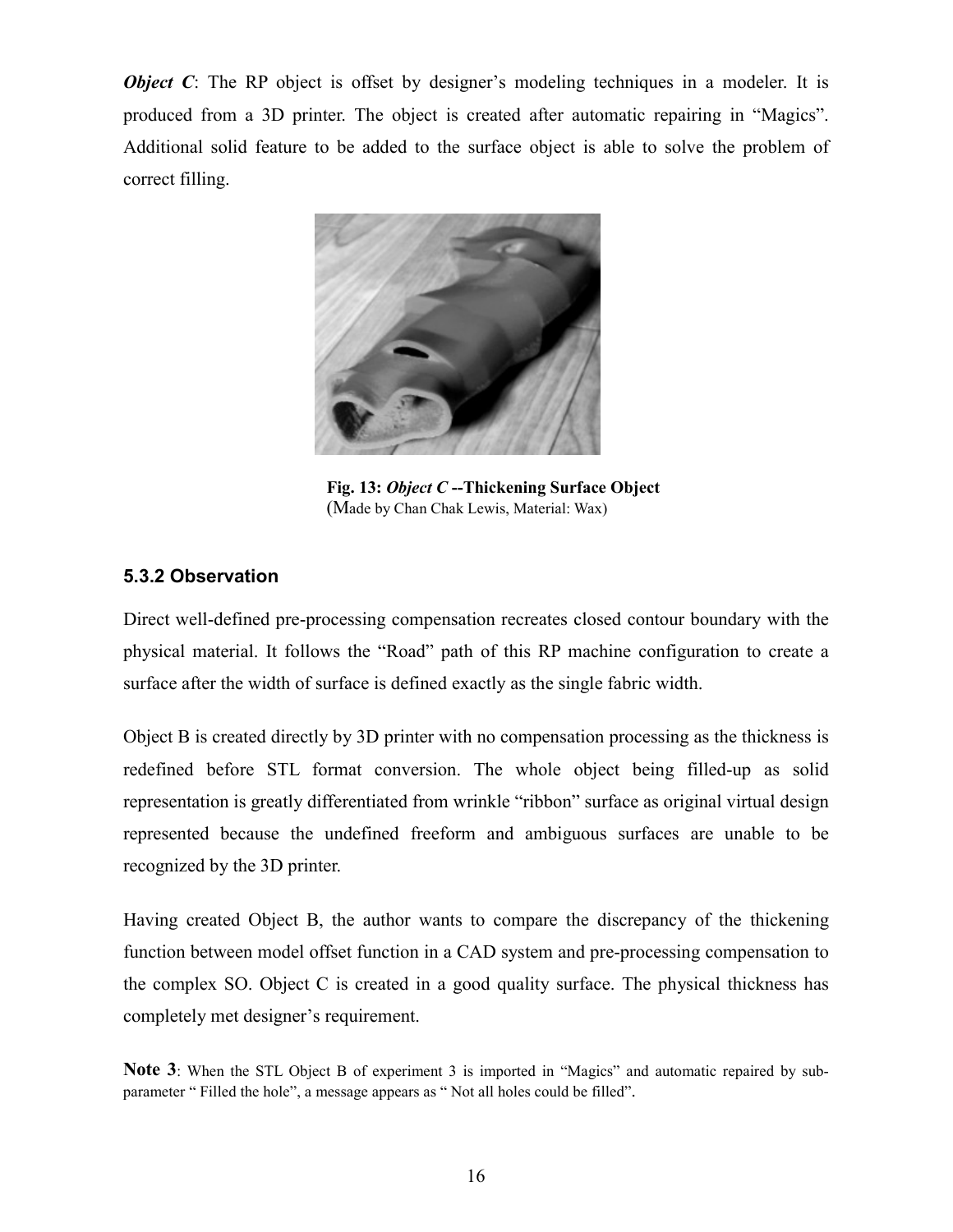# **5.4 Experiment 4: Design of Experiment**

One compensated swept surface was made for this experiment. Three instants are utilized to demonstrate a variety of results in the surface thickness defined by means of repair tool ("Magics") to STL surface compensation. Simple "Sweep" surfaces are created in one of the CAD modelers rather than in GDS directly.

# **5.4.1 Ruled-based SO Processing: Well-Defined and Ill-defined Compensation**

This process helps industrial designer to evaluate the surface design in term of discontinuously modifying the spline curves in a surface modeler sequentially for the forming of the physical prototype on a RP platform. Later this designed surface will be used to define Front Part shape of a "Walkman" for the downstream process.



**Experiment 4: Well-Defined and Ill-Defined Compensation of Ruled-based RP SO Processing** (Designed and made by Chan Chak Lewis)

**Note 4**: Two spline curves, as one rail guide and one profile curve are used for the "sweep" generation in 3D studio Max version2 for experiment 4.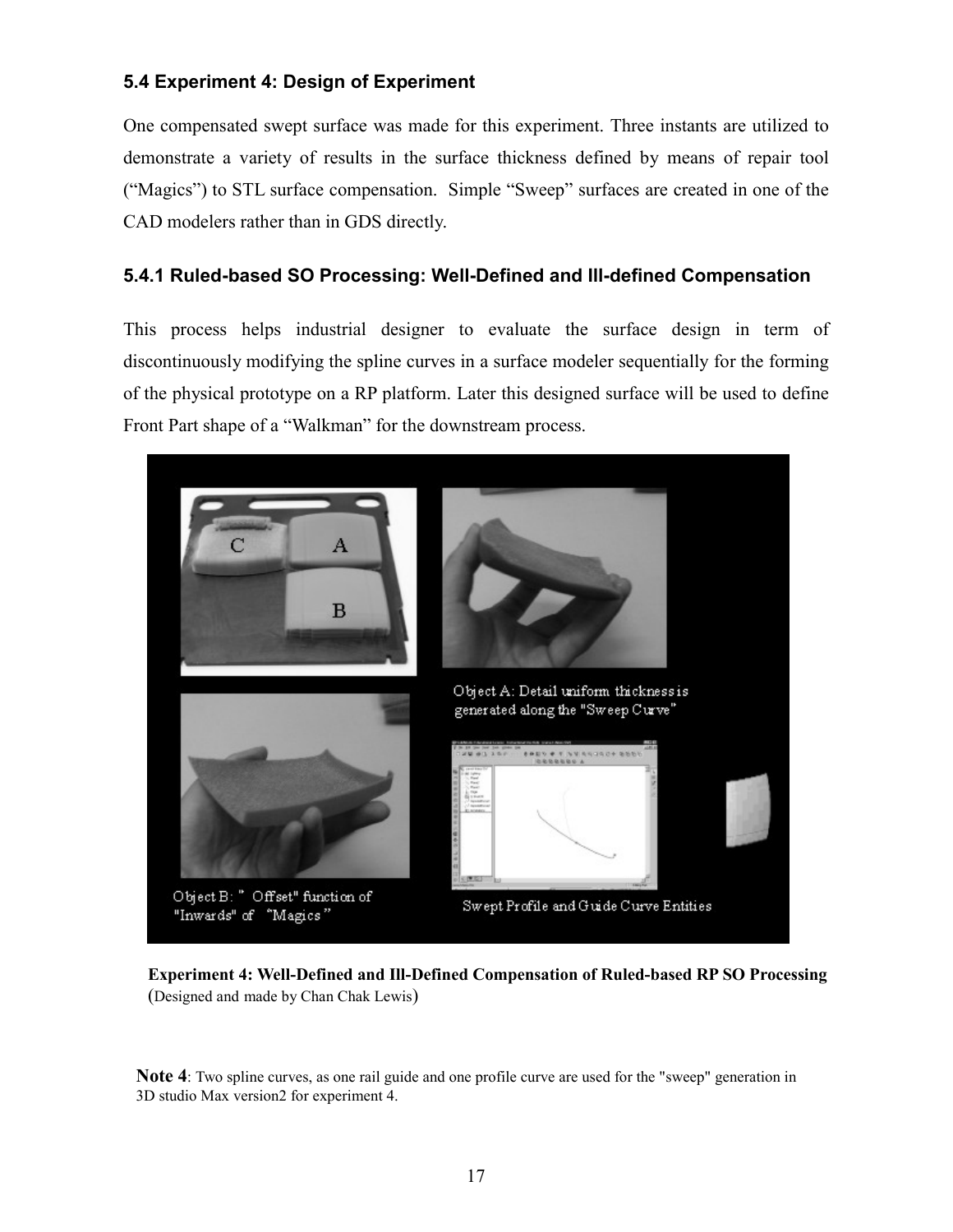### **5.4.2 Phenomena and Observation**

Three objects are directly created through STL model conversion. All STL SO was loaded with no error message in the 3D printer.

*Object A*: Original surface create without additional compensation.

*Object B*: With the surface reconstruction process in "Magics". Its thickness is created by offset function. A detail uniform thickness is generated along the "Sweep Surface".

*Object C*: The same offset function but outward parameter is selected leading to the 3D fabrication wax jetting in the wrong direction. Ill-defined compensation in "Magics" has created defect SO.

Only SO with well-defined thickness is able to be adapted as design processing object in this GPS system. So only well-defined surface compensations to the STL object can automatically produce a complete physical representation. Mechanical fabrication process only follows the directive horizontal path created by the slice process to feed to a thickness, while no detail guiding of the object by any thickness is defined. A complete and correct thickening procedure has been taken to prevent these defects.

Which is the cause to the above phenomenon? As 3D printer is utilized with no human involvement in the automatic "pre-processing" process, process shows a range of well-defined and ill-defined compensations, causing discrepancy of undefined and defected object.

## **5.5 Summary of the Evidences**

There are three compensation processes leading to the exposure of the defects by these experiments:

### **1)** *Original SO Modification*

There are some function (Offset function, Shell function and Fill function etc…) modifiers existing in solid or surface modeler. From Experiment 3 of object C: the undefined (zero) thickness can be enhanced to solid object under related CAD modification. In these processes, the defect problems of the SO will be exposed. Closed surface such as the SO from GDS in experiment 1 without thoughtful refinement can also be assigned to close surface object.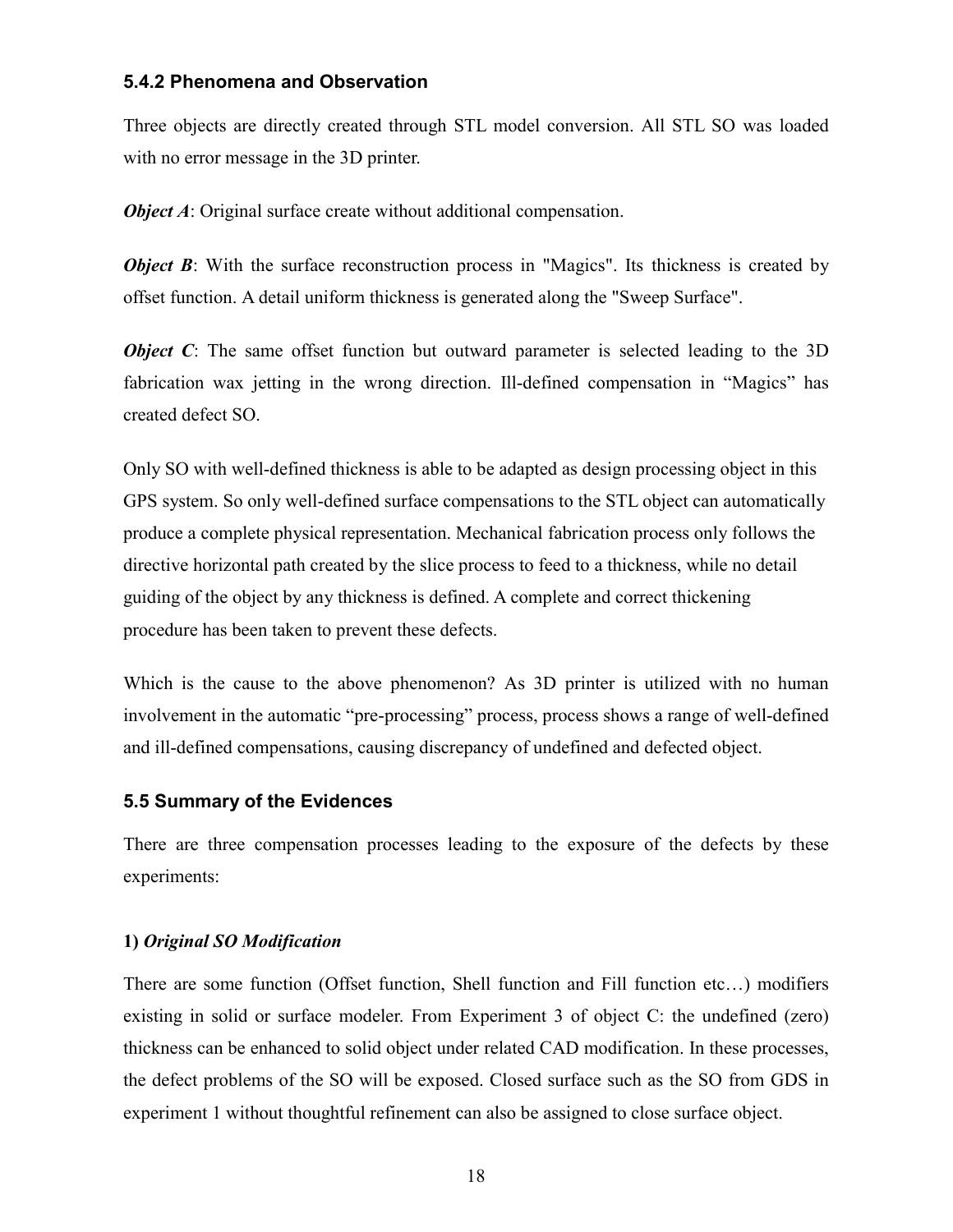#### **2)** *Model Repairing (compensation) Process*

In here, the STL SO object is repaired by additional software tools.

From Experiment 4: an additional tool (e.g. "Magics") has been employed to repair and to refine the outer shape of a STL SO, leading to extra parameter sets to control the object thickness. Compensation among undefined, ill-defined and well-defined has been compared. SO in these processes and undefined problems of the SO will be exposed.

#### **3)** *Pre-processing Process in RP Platform*

Experiment 2,3 identify the SO problem after RP pre-slicing procedure of pre-processing. Slice SO with consistent open curve property in pre-processing environment show that SO is created with undefined problems between GDS and GPS.

## **6. Conclusions**

Partial design constraints of the generative design approach are explored here through conceptual design realization process, by means of the physical RP output as an instrument from existing generative production method to clarify the limitations of GDS by demonstrating the conflicts to its related systems. Obviously, GDS development continuously set new hypotheses and requirements for the conventional systems and methods.

We have employed Bacon's thinking and scientific procedure for the preliminary study, from phenomena to observation through RP form making process, and then the whole experimentation is set for the output examination. Observations from experimentation could provide a clue to verify the design strategy for GDS to enhance its capability and practicality.

To overcome the defects from those gaps or from GDS itself, the compensation methods for revising the incomplete representation been set and tested indirectly from STL repair tools and RP pre-processing process. Compensations to the defects as in Experiment 2, and 3, which outputs show slice layer reconstruction of pre-processing with human involvement to produce a satisfactory result (surface quality) compared with other methods (like automatic 3D printer). With the application of CAD function, complex freeform SO can formed. A close thick surface as referred in Experiment 3, Object C is realized. Nevertheless, Manit's object realization as in experiment 1 to demonstrate how importance of GDS can perfect design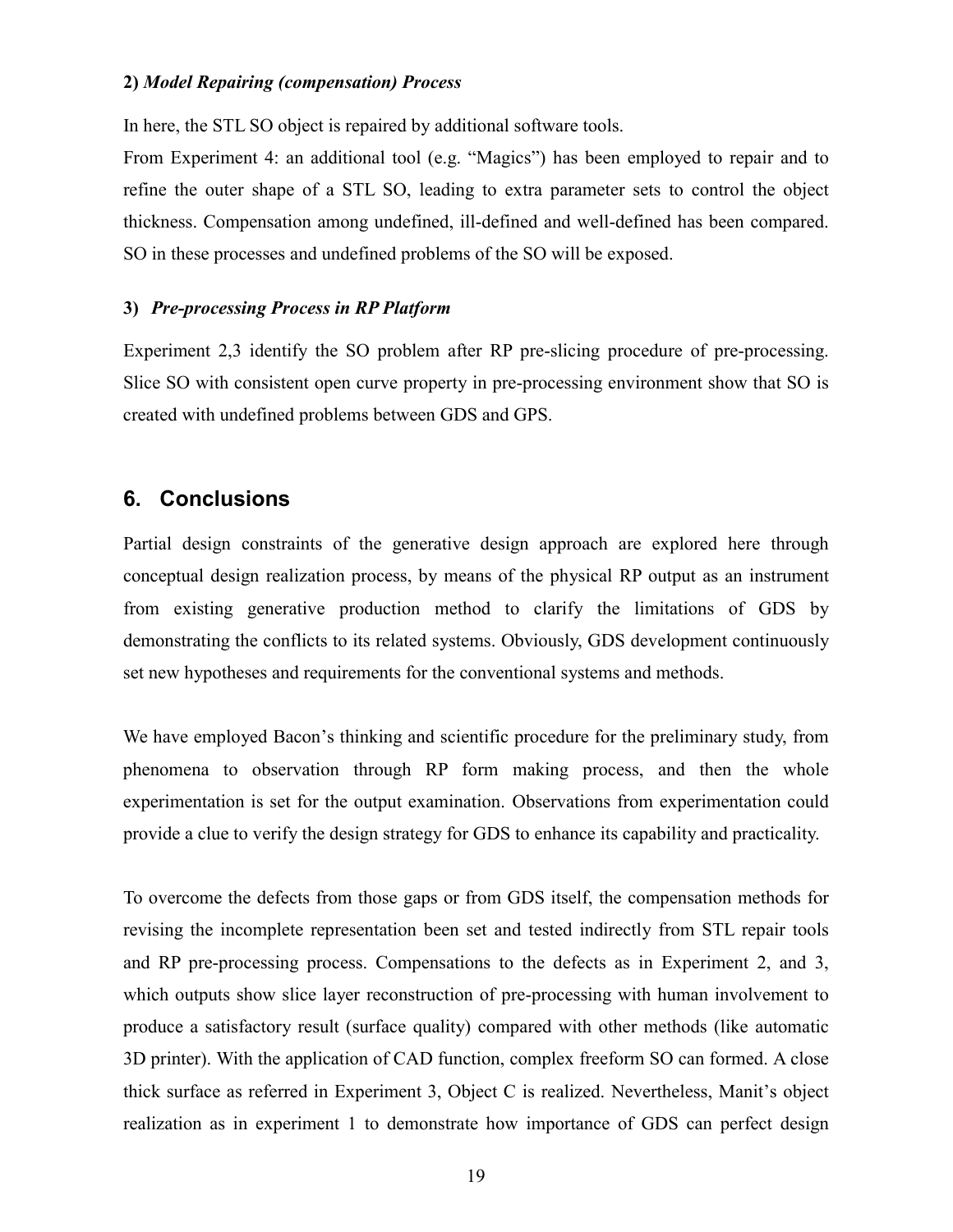representation. However complex the SO is, it can be adopted by any GPS if this SO has been optimized to a close one. GDS can be developed to overcome these defects. They will create much better results than any defect compensations relying on repair tools, or by employing CAD functions to modify these surface objects which is generated from completely different mechanisms.

Despite the complexity and unpredictability of form created by artificial design real world products can be realized and utilized. Although these SO paradigms may rang from simple to complex under the normal processing and within related computerizing graphic environment, they cannot be completely represented and directly made in a GPS. The approach may pick up complete design representation function, and lead to further development of the interface to allow a user as designer in a GDS to create his/her conceptual design. At the same time, SO tools verified and implemented inside GDS can be utilized for effective connection between the virtual design representation generated from GDS and the generative production representation.

# **Acknowledges**

The author would like to thank the help from Mr. Tong Kwok-Hong and the Industrial Centre of The Hong Kong Polytechnic University. The digital models have been used for the experiments separately provided by Prof. Mark Burry (Architect), Manit Rastogi (Architect).

Funding from "Rapid Prototyping Based Design: Creation of A Prototype Environment to Explore Three Dimensional Conceptual Design" (G-YB17) and "ASD Training for Creativity and Innovation by Product & Process Design *'A New Learning Factory'* " (1.82.37.8692) are gratefully acknowledged.

# **References**

[1] C. Soddu, E. Colabella., A natural approach to *industrial design*: Argenic Design, International Furniture Design Conference, Helsinki, 1997.

[2] Mascitelli, R., From Experience: Harnessing Tacit Knowledge to Achieve Breakthrough, Journal of Product Innovation Management, Elsevier Science Inc, 2000: P79-193.